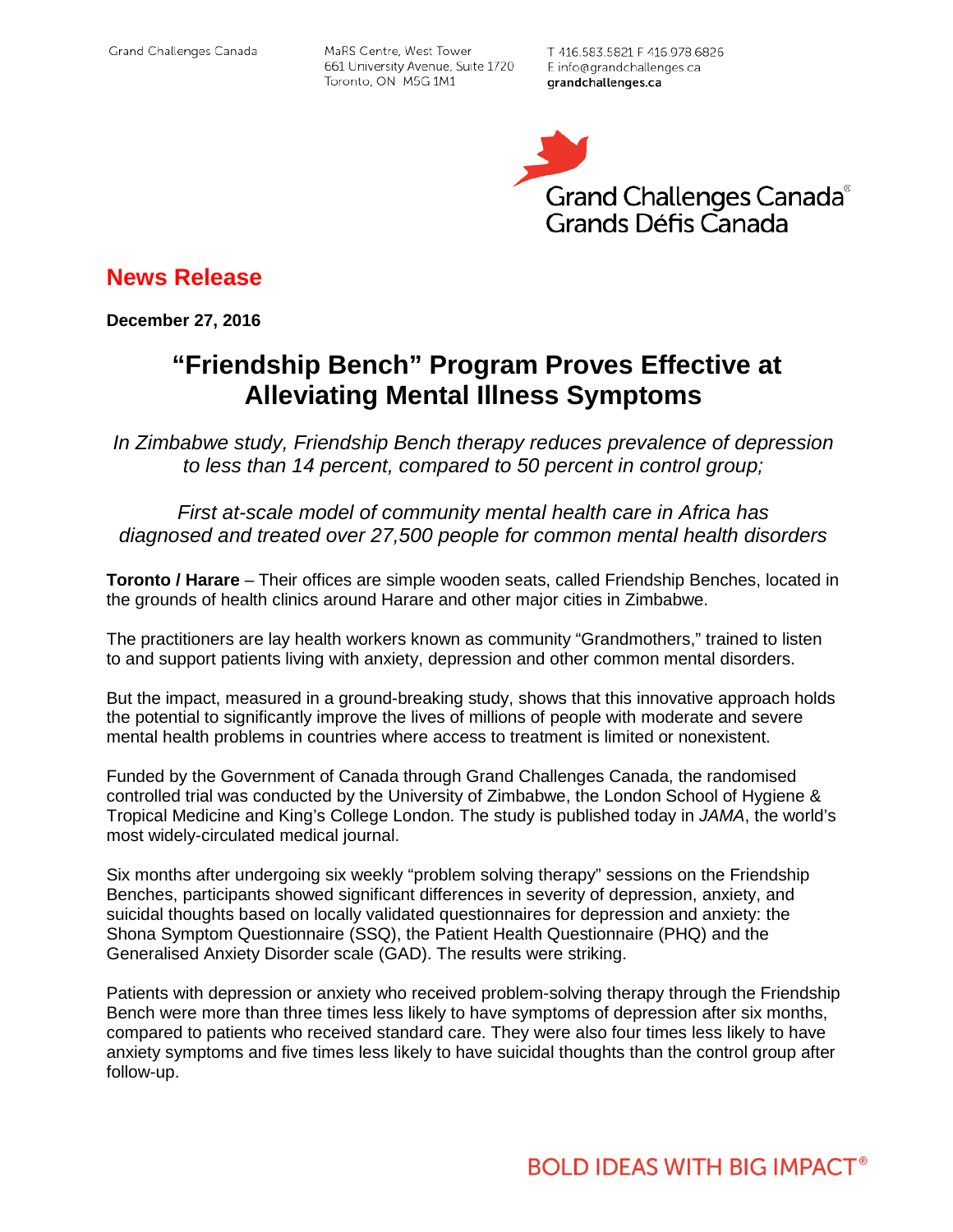

50 percent of patients who received standard care still had symptoms of depression compared to 14 percent who received Friendship Bench (based on PHQ). 51 percent of patients who received standard care still had symptoms of anxiety compared to 12 percent who received Friendship Bench (based on the GAD), and 12 percent of patients who received standard care still had suicidal thoughts compared to 2 percent who received Friendship Bench (based on SSQ).

The Friendship Bench intervention was also shown to be well suited to improve health outcomes among highly vulnerable individuals. 86 percent of the study's participants were women, over 40 percent were HIV positive, and 70 percent had experienced domestic violence or chronic illness.

Lead author of the study Dr. Dixon Chibanda, a consultant psychiatrist in Harare, co-founded the Friendship Bench network in response to the appalling shortage of evidence-based treatment for people with mental disorders in Zimbabwe, a problem common throughout Africa.

While about 25 percent of the country's primary care patients suffer from depression, anxiety and other common mental disorders, Zimbabwe (population 15 million) has only 10 psychiatrists and 15 clinical psychologists.

"Common mental disorders impose a huge burden on all countries of sub-Saharan Africa," says Dr. Chibanda. "Developed over 20 years of community research, the Friendship Bench empowers people to achieve a greater sense of coping and control over their lives by teaching them a structured way to identify problems and find workable solutions."

With CDN \$1 million in funding from Grand Challenges Canada earlier this year, the Friendship Bench has since been scaled to 72 clinics in the cities of Harare, Gweru and Chitungwiza (total population 1.8 million). Through collaborating with a Médecins Sans Frontières psychiatric program in Zimbabwe, the Friendship Bench is working to create the largest comprehensive mental health program in sub-Saharan Africa.

To date, over 27,500 people have accessed treatment.

"In developing countries, nearly 90 percent of people with mental disorders are unable to access any treatment," says Dr. Peter A. Singer, Chief Executive Officer of Grand Challenges Canada. "We need innovations like the Friendship Bench to flip the gap and go from 10 percent of people receiving treatment, to 90 percent of people receiving treatment."

"In many parts of Africa, if you are poor and mentally ill, your chances of getting adequate treatment are close to zero," says Dr. Karlee Silver, Vice President Programs at Grand Challenges Canada. "In Zimbabwe, that's changing thanks to the Friendship Bench, the first project with the potential to make mental health care accessible to an entire African nation."

In 2017, the team will focus on expanding the model to reach other vulnerable populations, including youth and refugees. In partnership with the Swedish NGO SolidarMed, the team intends to expand implementation of this model in Masvingo province and subsequently in the refugee centres of the eastern highlands on the border with Mozambique.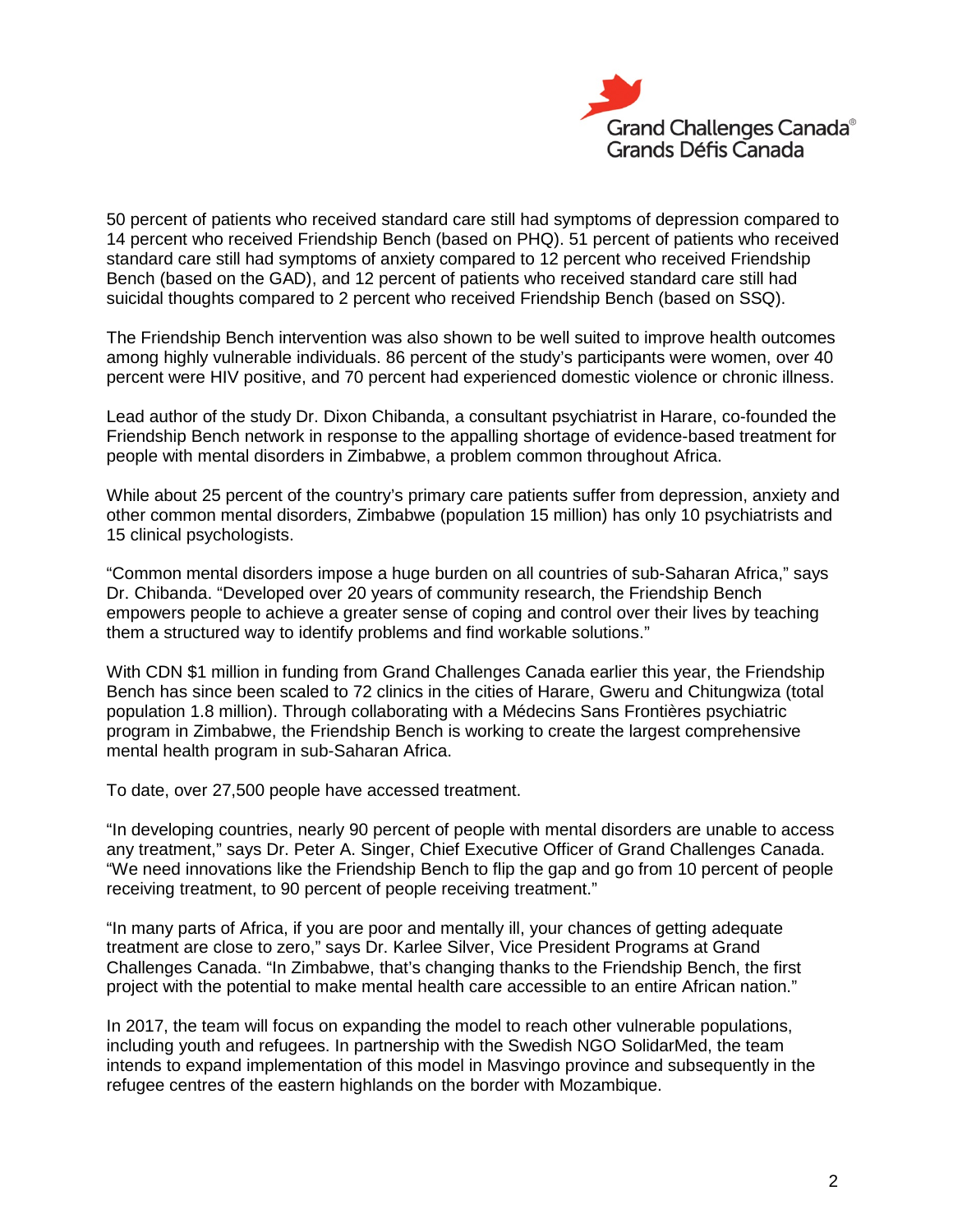

"The Friendship Bench team, working with the Zimbabwe Ministry of Health, has been able to substantially scale up services for some of the most deprived people in the community," says Dr. Shekhar Saxena, Director of Mental Health and Substance Abuse at the World Health Organization. "By supporting the uptake of mental health innovations like the Friendship Bench, Canada is helping to turn the tide in the global mental health challenge."

The study, published today in *JAMA* and supported by Grand Challenges Canada, was conducted from September 2014 to June 2015, and involved:

- Identifying participants at 24 primary care clinics in Harare, divided into an intervention group (287 participants) and a control group (286). Total participants: 573.
- Participants were all at least 18 years old (median age 33);
- All had been assessed at 9 or higher on a 14-level "Shona Symptoms Questionnaire" (SSQ-14), an indigenous measure of common mental disorders in Zimbabwe's Shona language [\(http://bit.ly/2h2SQch\)](http://bit.ly/2h2SQch). Changes in depression were measured using the PHQ-9 scale.
- Excluded were patients with suicidal intent (those who were clinically depressed with suicidal thoughts and a plan for suicide), end-stage AIDS, were currently in psychiatric care, were pregnant or up to 3 months post-partum, presented with current psychosis, intoxication, and/or dementia (such patients were referred to a higher level clinic in Harare).
- The control group received standard care (nurse assessment, brief support counselling, medication, referral to see a clinical psychologist and/or a psychiatrist, and Fluoxetine if warranted) plus education on common mental disorders.
- Intervention group participants met on a wooden bench on the grounds of municipal clinics with trained, supervised lay health workers, popularly known as "grandmothers," (median age 53) who provided problem solving therapy with three components — "opening up the mind, uplifting the individual, and further strengthening."
- The 45-minute sessions took place weekly for six weeks, with an optional 6-session group support program available
- The "grandmothers" used mobile phones and tablets to link to specialist support. They also used a cloud-based platform that integrated the Friendship Bench project's training, screening, patient referral and follow-up components
- After three individual sessions, participants were invited to join a peer-led group called Circle Kubatana Tose, or "holding hands together," which provided support from men and women who had benefitted from the Friendship Bench earlier. At these weekly meetings, people shared personal experiences while crocheting purses made from recycled plastic materials, the latter being an income-generating skill for participants.